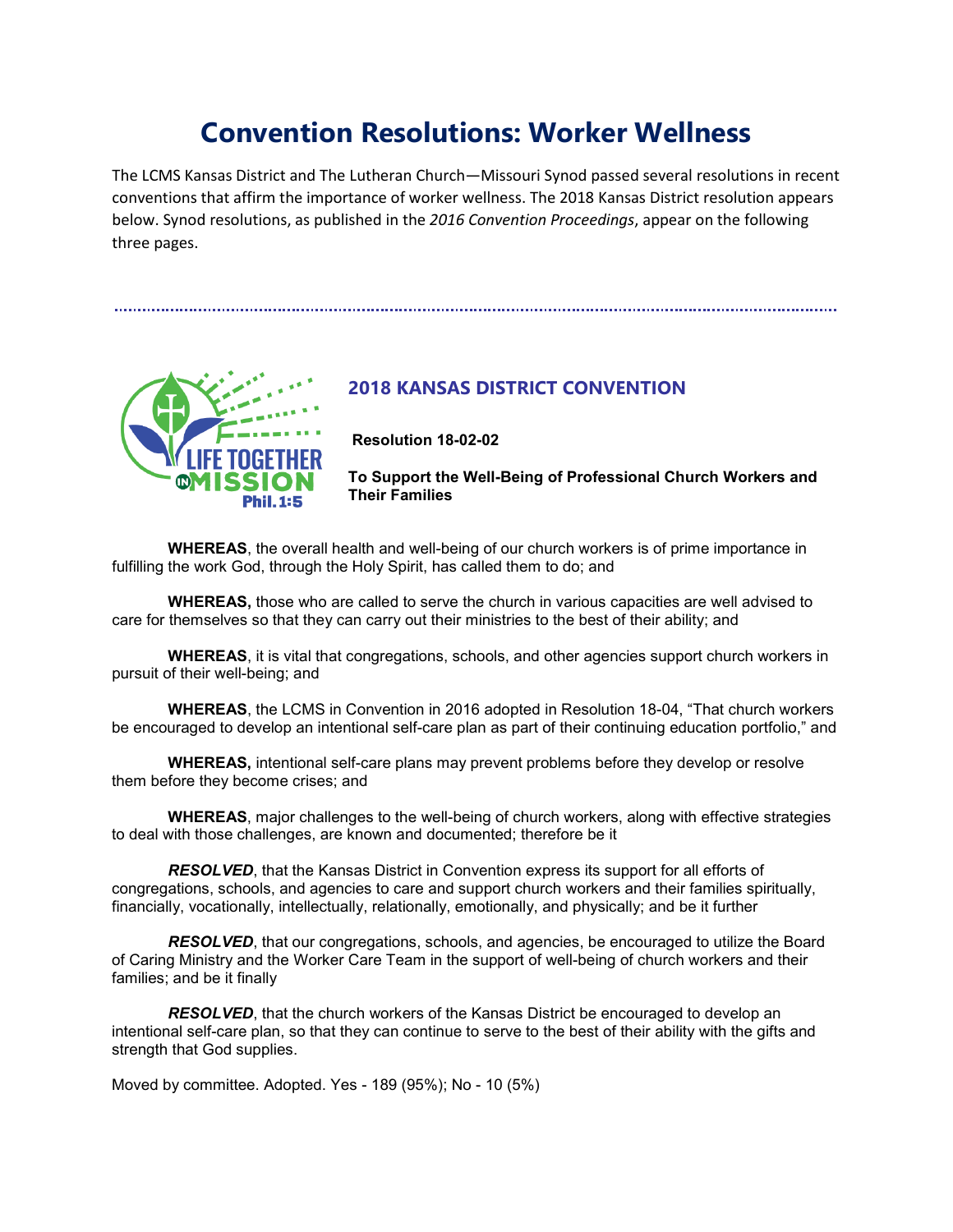# To Task Board for National Mission to Develop Policies for Assessing Worker Wellness and Making Recommendations for Worker Care

### *RESOLUTION 18-02A*

#### **Reports R1.2, R13 (***CW***, pp. 27, 74–76); President's Report, Part 2 (***TB***, pp. 21–31)**

Whereas, Jesus invites His followers, including ministers of the Gospel: "Come to me, all who labor and are heavy laden, and I will give you rest. Take my yoke upon you, and learn from me … and you will find rest for your souls" (Matt. 11:28–29); and

Whereas, Grace was given to the church and its members, including ordained and commissioned ministers, for "building up the body of Christ … to maturity, to the measure of the stature of the fullness of Christ" (Eph. 4:7–16); and

Whereas, Rest was built into creation along with attending to God's creation, especially the people of His creation, and in the pilot Church Worker Family Needs Assessment (CW-FNA) in the Pacific Southwest, Kansas, and Ohio Districts, 47 percent of the church workers (950) who took the survey reported that they rarely or never invested appropriately in Sabbath rest or leisure; and

Whereas, District presidents in a spring 2016 survey identified the primary worker-wellness issues to be burnout, stress, and depression, followed by marriage and family, diet and health, and finances; and

Whereas, The wellness of single and married church workers and their marriages and families is crucial to the health of the local congregation; and

Whereas, Concordia Plan Services (CPS), the LCMS Office of National Mission (ONM), and the Concordia Center for the Family (CCM) at Concordia University Ann Arbor (CUAA), have partnered with Congregation Family Services, a provider of family ministry research and consultation, in a pilot research project called the LCMS Church Worker Family Needs Assessment (CW-FNA) to deliver solid research-based information to provide the church with a portrait of church worker needs and health; therefore be it

*Resolved*, That the Board for National Mission prepare policies for the Office of National Mission to address, to include, for example:

- 1. assessing the gaps in ministerial wellness throughout the Synod
- 2. promoting worker wellness within the Synod though official publications and special mailings
- 3. facilitating cooperation and the sharing of resources between RSOs and specialized worker-wellness programs within the Synod
- 4. responding to the needs and requests of districts and district presidents in the identification and provision of ministerial wellness programming resources and funding
- 5. studying, developing, and encouraging opportunities and suggestions for sabbaticals
- 6. working with Mission Advancement to identify funding sources and solicit contributions for worker wellness throughout Synod; and be it further

*Resolved*, That the Office of National Mission provide biannual progress reports and conversation with the Council of Presidents; and be it finally

*Resolved*, That the Office of National Mission make a report of its progress at the 2019 Synod convention.

#### **Action:** Adopted (9)

(With no objection from the assembly, the chair called for the vote, and Res. 18-02A was adopted as presented [Yes: 898; No: 14].)

### Addressing Indebtedness of Church Work Professionals

### *RESOLUTION 18-03A*

**Overtures 9-03–04, 9-08 (***CW***, pp. 379–382); President's Report, Part 2 (***TB***, pp. 21–31)** 

Whereas, The Synod continues to pray that our Lord would send faithful laborers into the harvest fields (Luke 10:2); and

Whereas, Student indebtedness can be a deterrent for potential professional church workers; and

Whereas, The Synod takes seriously the Lord's command that "the worker is worthy of his wage" (1 Tim. 5:18); and

Whereas, The cost of higher education has increased at a substantially higher rate than anticipated potential income; and

Whereas, The typical salaries for professional church workers may make it difficult to sustain a household and also repay the incurred debt; and

Whereas, Student indebtedness can discourage healthy stewardship; and

Whereas, One of the Synod's foundational objectives is to "recruit and train pastors, teachers, and other professional church workers and provide opportunity for their continuing growth" (Constitution, Art. III 3); and

Whereas, Research done by the LCMS seminaries has shown that undergraduate debt and personal financial management contribute significantly to subsequent educational loan debt; and

Whereas, Student indebtedness is a well-documented burden; and

Whereas, In order to qualify for federal loan programs, our seminaries and universities are being forced to accommodate federal Department of Education policies that may be in conflict with our shared beliefs and practices in the Synod; and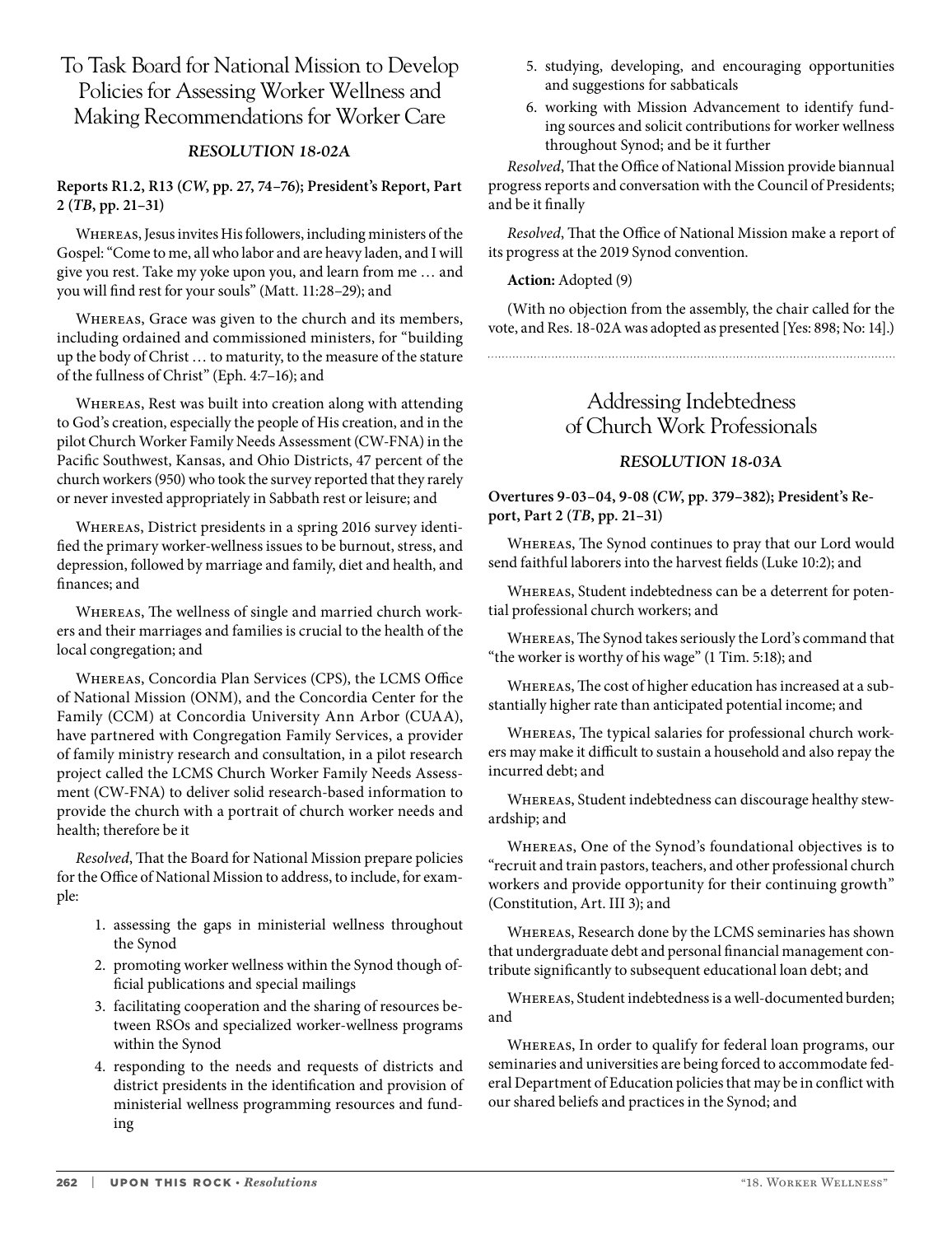Whereas, In order to become a certified professional church worker in the LCMS, students are required to attend a Concordia University System school or an LCMS seminary; and

Whereas, Attending a Concordia University System school also well equips men for subsequent seminary training; and

Whereas, The seminaries are pursuing making financial counseling available to all students; therefore be it

*Resolved*, That the leadership of our Concordias—seminaries and universities/colleges—explore alternate funding sources apart from federal loans; and be it further

*Resolved*, That schools in the Concordia University System provide financial counseling to church worker students throughout their academic careers; and be it further

*Resolved,* That the congregations and ministries of the Synod identify and raise up the next generation of leaders for the ministry of the church and support them financially in obtaining their training; and be it finally

*Resolved*, That districts of the Synod be encouraged to develop means by which they may financially assist students preparing for church work careers and current church workers.

#### **Action:** Adopted (9)

(During brief discussion, an amendment was proposed to add "and current church workers" at the end of the final resolve paragraph. The committee accepted the change as a friendly amendment. Without further discussion, Res. 18-03A was adopted as changed [Yes: 887; No: 14].)

# To Encourage Congregations, Ministries, and Church Workers to Develop an Intentional Wellness Care Plan

#### *RESOLUTION 18-04*

#### **Reports R1.2, R13 (***CW***, pp. 27, 74–76); President's Report, Part 2 (***TB***, pp. 21–31)**

Whereas, "Our struggle is not against flesh and blood" (Eph. 6:10–18), and these satanic attacks on congregations, ministries, marriages, families, and individuals can lead to despair, loneliness, poor choices, and sin; and

Whereas, The most disciplined and faithful workers struggle with the weakness of the flesh (Rom. 7:18–25); and

Whereas, Many congregations and ministries are facing numerical decline and financial pressures leading to greater stress on workers; and

Whereas, Congregations and ministries know the value of healthy church workers; and

Whereas, Church workers know the gifts God has given to His own dear children even in the midst of struggles and suffering; and

Whereas, There is measurable value in forming and following an intentional and articulated plan; therefore be it

*Resolved*, That congregation and ministry leaders be encouraged to become informed of LCMS- and community-based resources in order to provide and assist church workers with emotional, physical, relational, and spiritual wellness; and be it further

*Resolved*, That congregations and ministries be encouraged to develop intentional plans for church worker care of body, mind, and spirit, drawing on the rich resources available that include Concordia Plan Services, Grace Place Wellness Ministries, DOX-OLOGY: The Lutheran Center for Spiritual Care and Counsel, and Shepherd's Canyon; and be it finally

*Resolved*, That church workers be encouraged to develop an intentional self-care plan as part of their continuing education portfolio.

(Without discussion and with no objection from the assembly, the vote was called and Res. 18-04 was adopted as presented [Yes: 871; No: 39].)

To Encourage District Presidents, Circuit Visitors, and Congregations to Utilize Resources Already Established for Ministerial Wellness

#### *RESOLUTION 18-05*

**Reports R1.2, R13 (***CW***, pp. 27, 30, 74–76); President's Report, Part 2 (***TB***, pp. 21–31)**

Whereas, Ministry is demanding, and the minister is to maintain high standards (1 Tim. 3; Titus 1); and

Whereas, On the basis of retreats offered at Shepherd's Canyon Retreat since 2009, it is reported that common sentiments of ministers' spouses attending weeklong counseling retreats have included feelings of resentment, powerlessness, intimidation, and sadness regarding dynamics within the congregation over which they have little influence; and yet by the end of the retreat, Shepherd's Canyon reports that the retreat has resulted in many saved ministries and hopeful marriages along with participants gaining additional tools, insights, and appreciation for having experienced a safe place to work on themselves; and

Whereas, Based on Grace Place Wellness Ministries serving over 4,000 pastors plus spouses in retreats, it was learned that the primary challenges among pastors are various forms of isolation, financial challenges, and dealing with perceived unreasonable expectations of congregations; and in independent assessments of retreat participants by the Alban Institute, respondents overwhelmingly report improvements in spiritual health (94%) and intellectual health (81%), along with physical well-being and health of relationships (77%); and The Barna Group reports that attendees experienced improvement in emotional well-being (73%) and accountability (61%); and